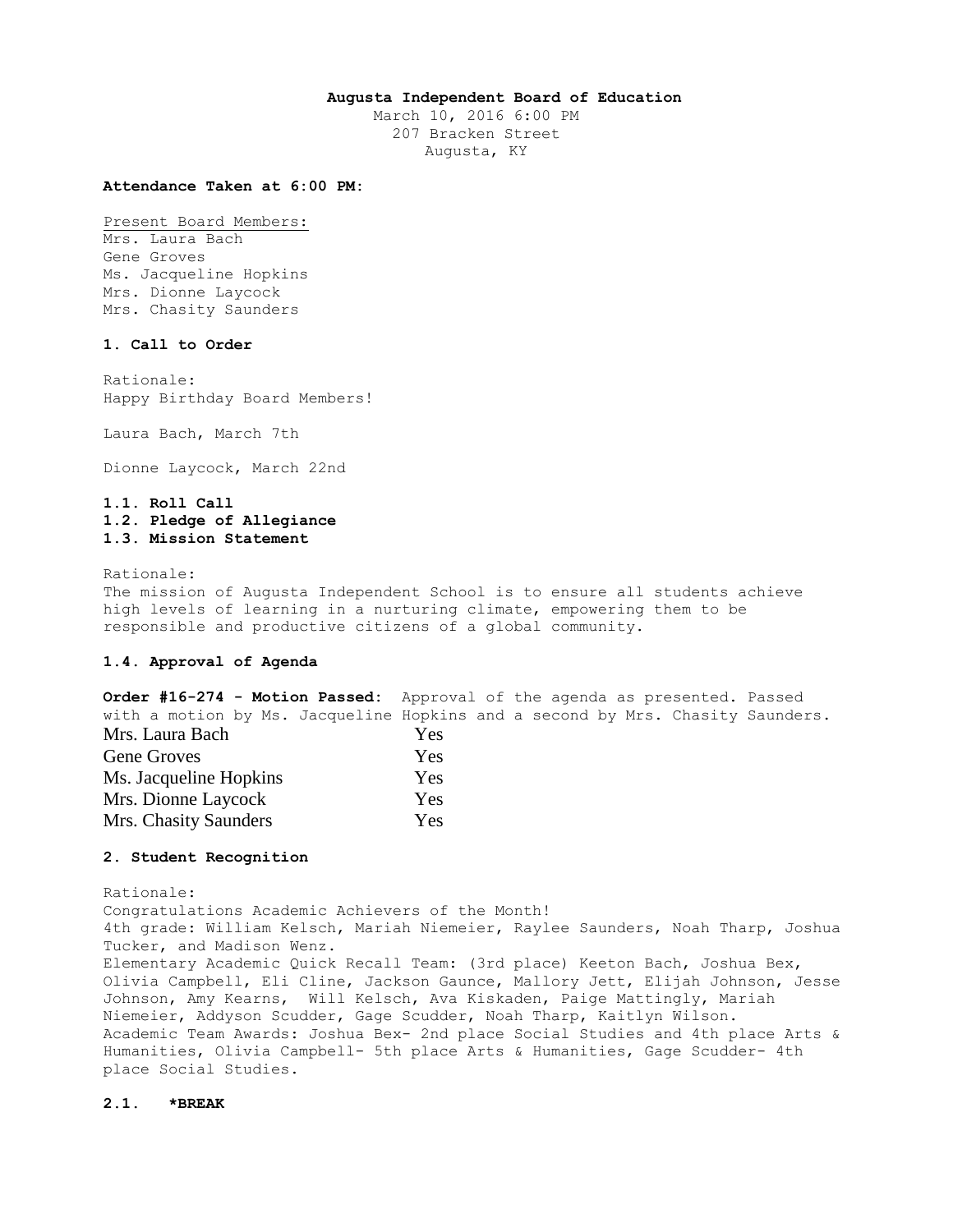### **3. Round Table Discussion 3.1. Principal's Report/Student Achievement**

#### Rationale:

Principal Robin Kelsch informed the board of several success stories including; Participation in CAPS for Kids, a fundraiser for pediatric cancer. He stated the organization provides autographed caps to children from celebrities and an A.I.S. student received an autographed cap from John Cena. The school raised over \$100 and Paul Smith donated \$200. Furthermore, Read Across America Week was a success with Family Literacy Night having approximately 100 participants; A.I.S. high school students were trained using the GREEN DOT strategy as a comprehensive approach to violence prevention that capitalizes on the power of peers and cultural influence and a classroom set of 24 desks were donated from DonorsChoose.org to the Spanish classroom.

The board learned district's Early Childhood Committee developed an action plan to address Kindergarten Readiness improvement areas. Mr. Kelsch stated the plan will be implemented during the 2016-2017 school year. Furthermore, the Neuro Net Program is being studied for possible implementation in Preschool-2nd grades for the upcoming school year.

The senior trip is set for April 3rd-7th to New Year City and 21/24 seniors are confirmed to participate. Principal Kelsch stated 80% of the funds have been raised with several more fundraisers scheduled.

### **3.2. Budget**

### Rationale:

Superintendent Lisa McCane reported the general fund revenue receipts through February total 1,191,000. \$213,000 has been received in property taxes. Utility taxes have generated \$77,000. Nearly \$16,000 has been collected in motor vehicle taxes and \$2,700 in delinquent property taxes. \$10,900 has been received in Medicaid reimbursement, while \$8,700 has been collected for tuition through February. Over \$852,000 has been received in SEEK funding. The fitness center collected \$360 during the month, and has now collected \$1,245 for the year. Expenditures through the month of February were approximately \$1,070,000, about \$38,500 more than through the same period last year. Receipts exceed expenditures by approximately \$120,000 through February. The school budget has expended approximately \$20,000, with four months remaining in the year. Copy machine and printing costs account for \$6,300. Professional services expenses total \$3,000. The school has expended \$4,600 in general supplies, \$2,200 in furniture and fixtures, \$1,800 in dues and fees, and \$905 on technology equipment. Maintenance expenses totaled \$147,000 through the first eight months. Expenses include \$49,900 for salaries and benefits, \$48,800 in utility and service expenses, \$28,000 for property insurance, \$7,300 in general supplies, \$5,300 in maintenance repairs, \$3,500 in professional services, \$3,300 on machinery/furniture, and \$580 on snow removal. 60% of the maintenance budget has been expended. The transportation budget through February indicate costs are at \$54,900. \$29,500 has been expended on salaries and benefits, \$7,000 on two buses, \$6,200 on repair parts and maintenance, \$5,900 has been spent on diesel fuel, \$5,200 on fleet insurance, and \$975 on professional services/drug testing/rental fees. Grant funding is on target with regards to the budget. The district will be monitoring immediate 4.5% budget cuts to see what effect they might have on our Fund 2 budget and grant funding for the remainder of this year. Food service receipts total \$100,200 through February. \$17,300 was generated locally, while \$82,350 has been received from the NSLP. Receipts are down \$29,300 from the same period last year. Expenditures YTD total \$111,000, with \$42,162 towards salaries and benefits and \$68,900 on supplies and services. Expenditures are currently \$1,700 less than through the same period last year, but expenditures currently exceed revenues for the year by \$10,800. The current food service balance is \$6,200, a decrease of \$2,000 from last month.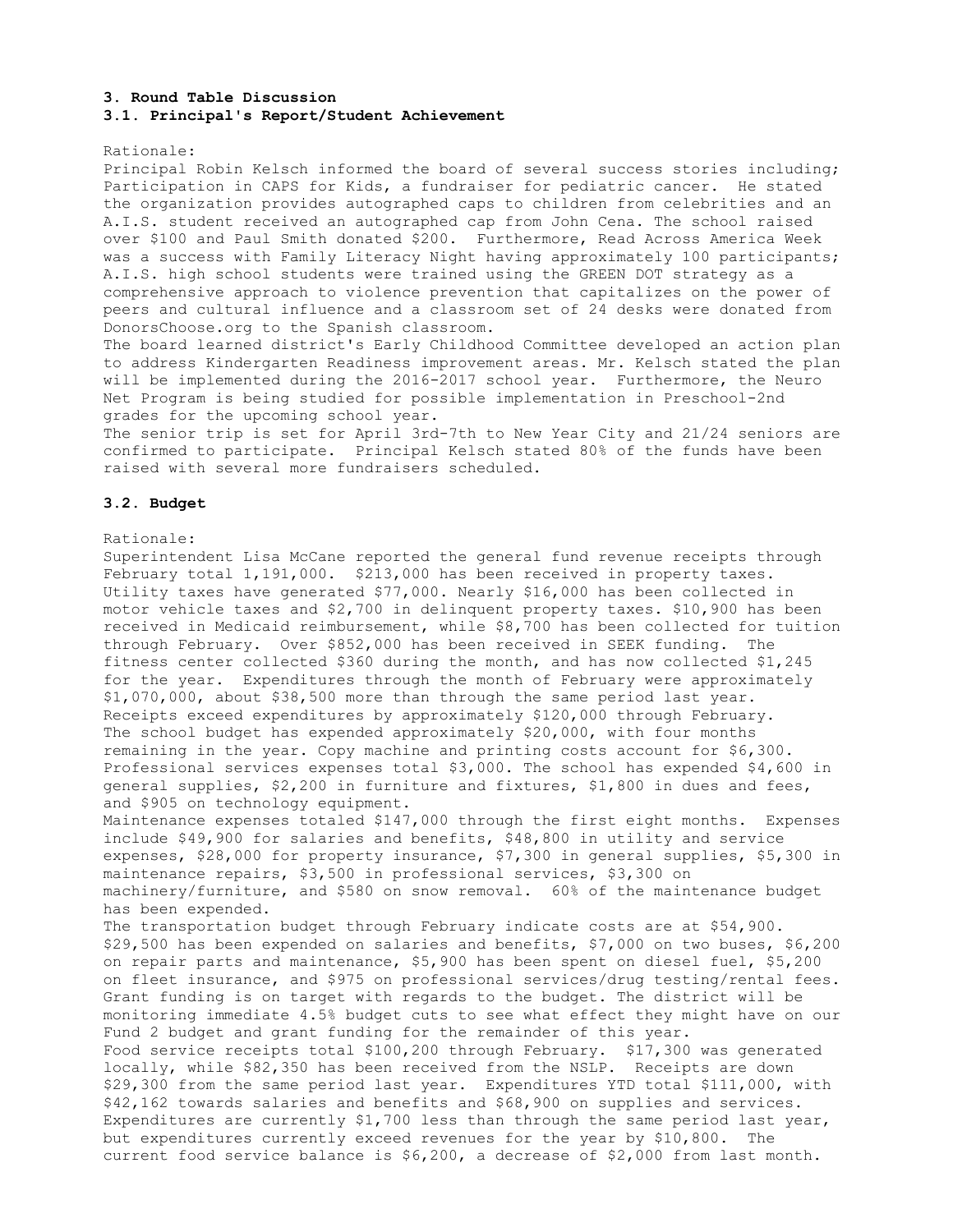Superintendent McCane stated breakfast reimbursements from the NSLP had more than tripled but food expenses were up significantly in January. She stated the district is closely monitoring the food services budget in hopes to break even for the fiscal year. However, the issue is CEP reimburses the district 78% based on last year's enrollment and due to losing 20+ students it has made operating with a balanced budget monthly difficult. She stated next year's CEP would be more manageable once the enrollment figures were readjusted.

**Order #16-275 - Motion Passed:** Approve Monthly Budget Report passed with a motion by Gene Groves and a second by Mrs. Dionne Laycock.

| Mrs. Laura Bach        | <b>Yes</b> |
|------------------------|------------|
| Gene Groves            | Yes        |
| Ms. Jacqueline Hopkins | Yes        |
| Mrs. Dionne Laycock    | <b>Yes</b> |
| Mrs. Chasity Saunders  | <b>Yes</b> |

# **3.3. Facilities Update**

### Rationale:

The Energy Management Report through the January billing period compares the current monthly usage to the 3-year average baseline usage for the same month. During January, the district had a reduction in energy consumption of 63,563 kBTU (34.6%) and avoided approximately \$799 in energy charges. Through January-YTD, the district reduced energy consumption by 369,079 kBTU (18%), avoiding approximately \$6,726 in energy charges. Through January, the district has used 57,716 (\$5,137) fewer kilowatt-hours (kWh) and 1,673 (\$1,589) fewer hundreds of cubic feet (CCF) of natural gas.

Renovation Update: Metal work is being fabricated for the porch and bell tower with shipment expected around April 18th. The new interior doors color selection has been made and installation is expected in June.

Monthly Maintenance:

- Timer placed on boiler to improve efficiency
- Belt and filters replaced on AC units
- Toilet repaired in girls' restroom
- Toilet repaired in boys' restroom
- Milk cooler repaired in cafeteria

**Order #16-276 - Motion Passed:** Approve Monthly Facilities Report passed with a motion by Mrs. Chasity Saunders and a second by Ms. Jacqueline Hopkins.

| Mrs. Laura Bach                                                        | Yes  |  |  |
|------------------------------------------------------------------------|------|--|--|
| Gene Groves                                                            | Yes  |  |  |
| Ms. Jacqueline Hopkins                                                 | Yes. |  |  |
| Mrs. Dionne Laycock                                                    | Yes. |  |  |
| Mrs. Chasity Saunders                                                  | Yes  |  |  |
| 3.4. Approve Bracken County Non-Resident Agreement Revisions 2015-2016 |      |  |  |

| Order #16-277 - Motion Passed: |            |  |  | Passed with a motion by Gene Groves and a |  |
|--------------------------------|------------|--|--|-------------------------------------------|--|
| second by Mrs. Dionne Laycock. |            |  |  |                                           |  |
| Mrs. Laura Bach                | <b>Yes</b> |  |  |                                           |  |
| Gene Groves                    | Yes        |  |  |                                           |  |
| Ms. Jacqueline Hopkins         | Yes        |  |  |                                           |  |
| Mrs. Dionne Laycock            | Yes        |  |  |                                           |  |
| Mrs. Chasity Saunders          | Yes        |  |  |                                           |  |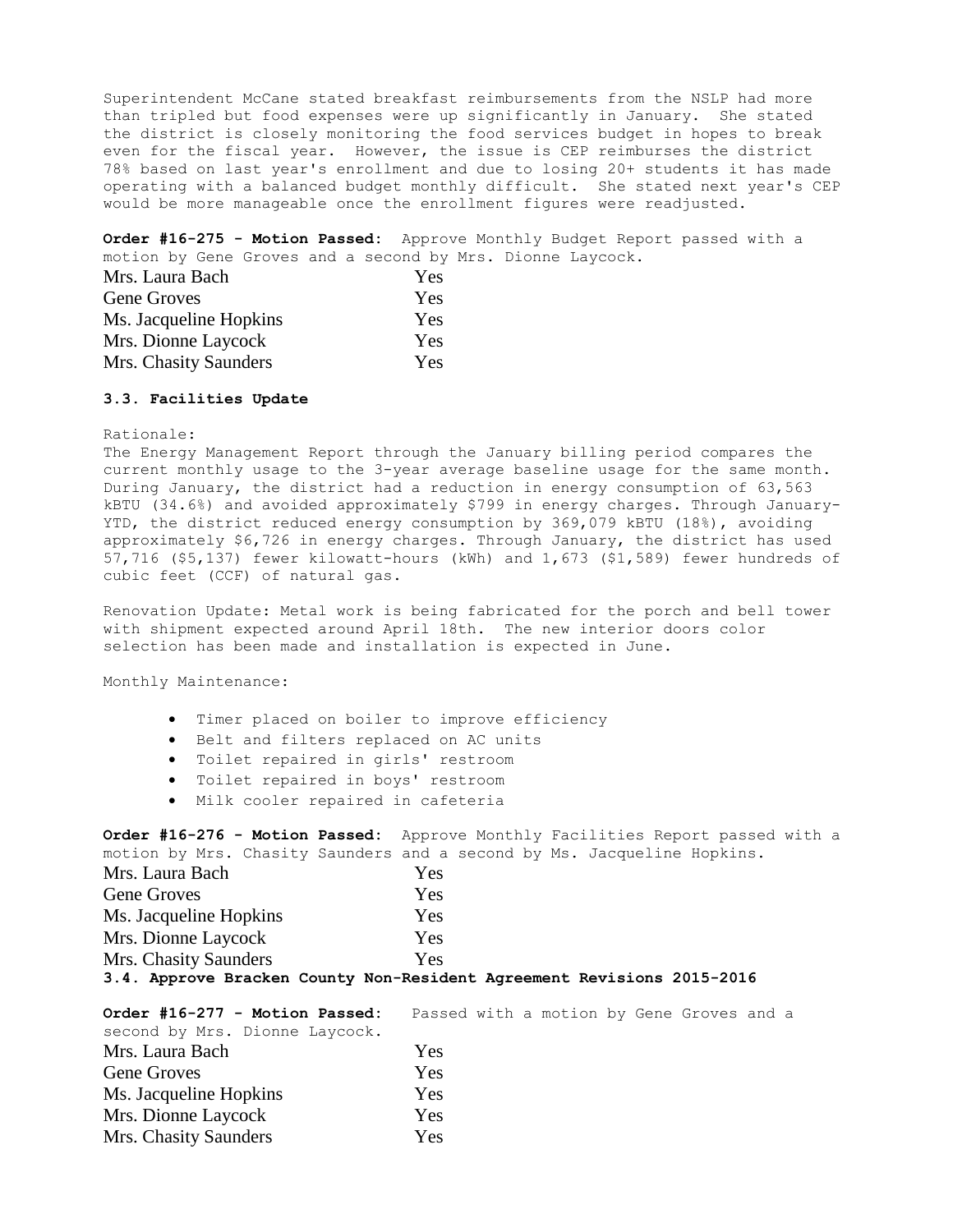### **3.5. Approve FRYSC Evaluation Instrument**

Rationale: Superintendent McCane stated the FRYSC evaluation instrument was not specific enough and based on former classified evaluations.

| Order #16-278 - Motion Passed: |     |  | Passed with a motion by Gene Groves and a |  |  |  |
|--------------------------------|-----|--|-------------------------------------------|--|--|--|
| second by Mrs. Dionne Laycock. |     |  |                                           |  |  |  |
| Mrs. Laura Bach                | Yes |  |                                           |  |  |  |
| Gene Groves                    | Yes |  |                                           |  |  |  |
| Ms. Jacqueline Hopkins         | Yes |  |                                           |  |  |  |
| Mrs. Dionne Laycock            | Yes |  |                                           |  |  |  |
| Mrs. Chasity Saunders          | Yes |  |                                           |  |  |  |
|                                |     |  |                                           |  |  |  |

#### **4. Communications**

# **4.1. Superintendent's Report**

Rationale:

Superintendent McCane informed the board of efforts to create a district brand and upcoming marketing campaign in the spring. Additionally, the Augusta Independent Educational Foundation, Inc. has a webpage now on the district website and setting up capabilities for online donations. She said an alumni registration link has been added to the district website to create an alumni database. Furthermore, the foundation is planning a marketing campaign in the spring as well. Board members learned the district was awarded a Read to Achieve Continuation

grant for the 2016-2017 school year and expects to be notified regarding the 21st CLCC grant on March 28th.

The district is advertising and accepting sealed bids for three surplus buses from March 21st through April 21st. The sealed bids will be opened at the board office at 2:00 p.m. on April 22nd.

Superintendent McCane informed board members Bracken County officials approached the district regarding seeding and profit sharing for the athletic department. She stated early discussions indicate seeding would not benefit the district but the athletic department is open to have a meeting with Bracken County to listen to their ideas.

The last day of school is currently May 25th and graduation May 27th. Superintendent McCane stated the amended calendar would be approved during the April board meeting.

Attendance for Feb: 93.14% and enrollment: PS-12 is 278 and K-12 is 265.

### **4.2. Citizens**

# **4.3. Board Members**

Rationale:

Board Member Dionne Laycock shared information and interest in the school safety model and training being utilized in Boone County School District after attending a session at the KSBA Conference.

Chairwoman, Laura Bach suggested a picnic and patio area be created outside the cafeteria on the 2nd Street side of the building. She suggested picnic tables with black and orange umbrellas and a bench in memory of former superintendent John Cordle be added. She stated Miller Lumber has offered to donate a picnic table.